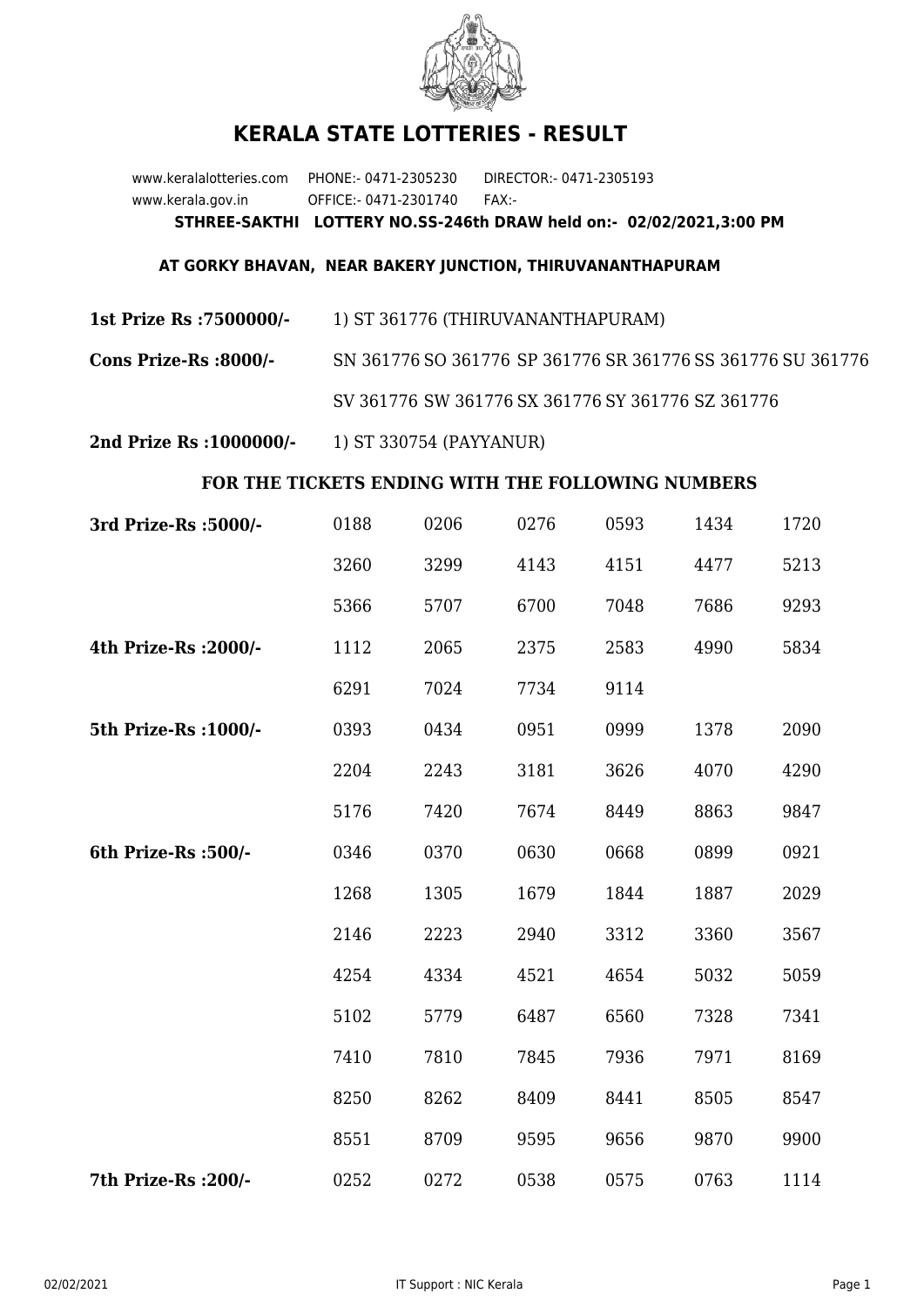|                      | 1236 | 2044 | 2083 | 3200 | 3206 | 3388 |
|----------------------|------|------|------|------|------|------|
|                      | 3551 | 3635 | 4375 | 4653 | 4758 | 4948 |
|                      | 5124 | 5181 | 5386 | 5457 | 5565 | 5967 |
|                      | 6173 | 6352 | 6888 | 6899 | 6971 | 6997 |
|                      | 7081 | 7250 | 7315 | 7538 | 7606 | 7661 |
|                      | 7806 | 7875 | 8330 | 8822 | 9461 | 9659 |
|                      | 9879 | 9938 | 9971 |      |      |      |
| 8th Prize-Rs : 100/- | 0048 | 0120 | 0145 | 0172 | 0259 | 0264 |
|                      | 0583 | 0665 | 0673 | 0704 | 0750 | 0778 |
|                      | 0879 | 0922 | 0952 | 1065 | 1124 | 1130 |
|                      | 1194 | 1541 | 1558 | 1619 | 1653 | 1673 |
|                      | 1685 | 1703 | 1962 | 2094 | 2109 | 2192 |
|                      | 2251 | 2318 | 2344 | 2428 | 2500 | 2512 |
|                      | 2560 | 2620 | 2776 | 2933 | 3310 | 3311 |
|                      | 3334 | 3339 | 3359 | 3379 | 3385 | 3417 |
|                      | 3539 | 3600 | 3628 | 3642 | 3744 | 3753 |
|                      | 3763 | 3864 | 3881 | 4019 | 4120 | 4174 |
|                      | 4203 | 4373 | 4430 | 4455 | 4583 | 4707 |
|                      | 5093 | 5109 | 5140 | 5336 | 5481 | 5561 |
|                      | 5598 | 5858 | 5860 | 6010 | 6050 | 6057 |
|                      | 6079 | 6243 | 6305 | 6473 | 6538 | 6638 |
|                      | 6712 | 6715 | 6757 | 6841 | 6870 | 6958 |
|                      | 7065 | 7127 | 7291 | 7569 | 7623 | 7644 |
|                      | 7664 | 7769 | 7811 | 7852 | 7856 | 8088 |
|                      | 8098 | 8232 | 8481 | 8611 | 8674 | 8690 |
|                      | 8764 | 8838 | 8847 | 8853 | 9072 | 9579 |
|                      | 9618 | 9701 | 9753 | 9863 | 9904 | 9924 |

 The prize winners are advised to verify the winning numbers with the results published in the Kerala Government Gazatte and surrender the winning tickets within 30 days.